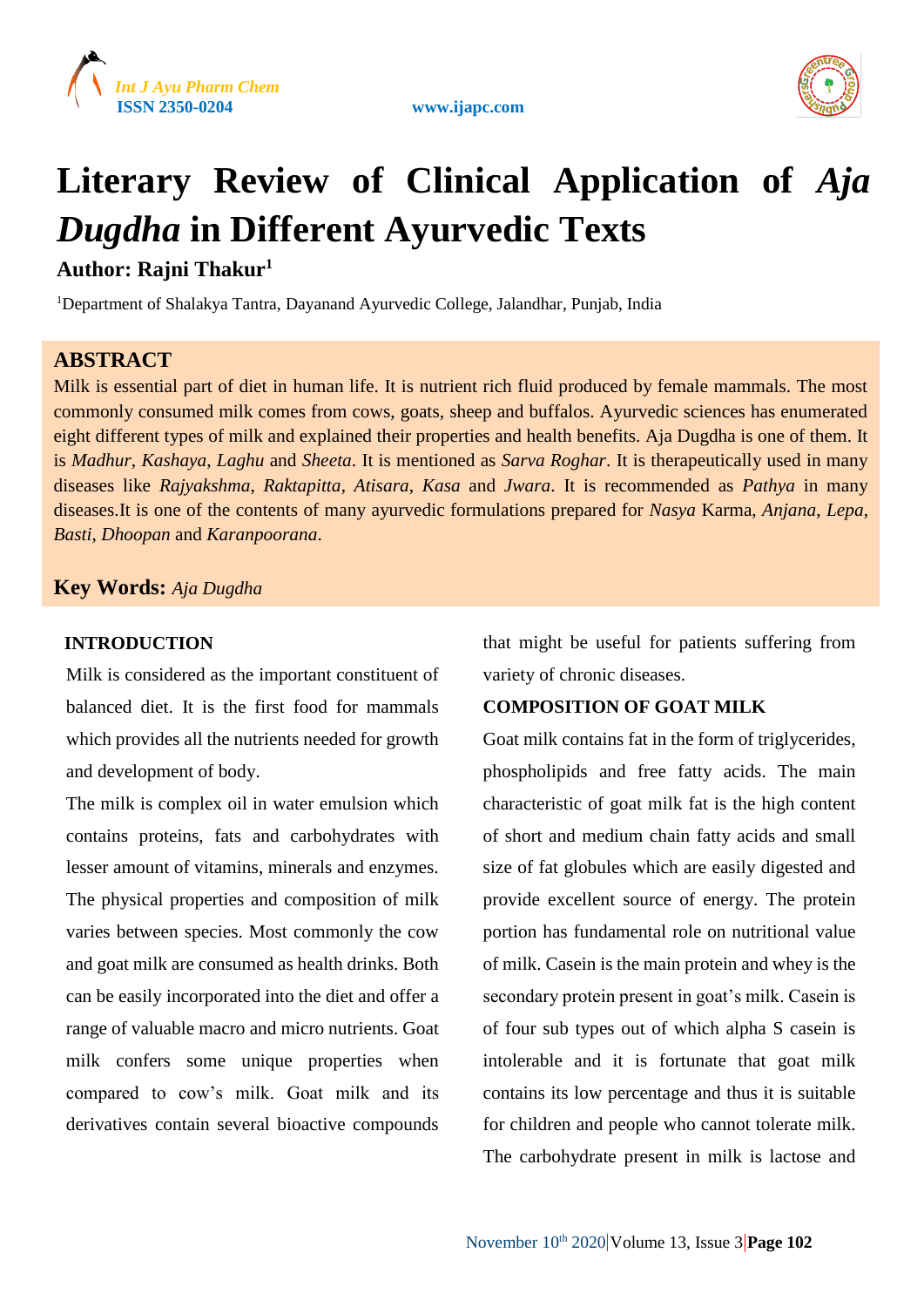

oligosaccharides. It is carrying lower level of lactose than cow's milk and higher level of oligosaccharides. The level of lactose becomes even lower when cultured into yogurt. Thus it can be consumed by people having lactose intolerance. In the context of minerals, it is high in potassium than sodium. It also has high level of calcium and nucleotides but low level of iron, zinc and copper. It is also a good source of vitamin  $A^{8,9,10}$ .

# **HEALTH BENEFITS OF GOAT MILK HYPOTENSIVE EFFECT**

The protein in goat milk possesses hypotensive action due to its peptide form which possesses hypotensive effect. The bioactivity of goat milk protein releases angiotensin converting enzyme inhibitory peptides from hydrolyzed goat milk which acts as anti hypertensive $10$ .

#### **PROVIDES INTESTINAL HEALTH**

Oligosaccharides present in goat milk are partially digested in small intestines and pass to the large intestine where they stimulate the growth of beneficial gut bacteria. These are able to reduce the pathogen binding to the intestinal mucosa and prevent the infections <sup>10</sup>.

### **PREBIOTIC ACTIVITY**

The gut bacteria viz. bifido bacteria and lactobacilli play a very important role in keeping the digestion healthy and strengthening the immune system. These bacteria present saccharolytic activity. These are developed in the gut due to the presence of oligosaccharides in goat milk which act as prebiotic and constitute substrate for these desirable bacteria  $10$ .

#### **PREVENTS GASTRIC ULCERS**

Goat's milk alkalizes the digestive system and helps to increase the pH level in the gut so also prevents gastric ulcers <sup>8</sup>.

Ayurvedic Science emphases on maintaining the health of human beings and treating the diseased individuals with the herbs, minerals, medicated ghee, oil, milk and yogic kriyas. In Ayurveda, there is a descriptive mention of milk and its benefits from different species of animals and plants. Among the animals, the goat milk is considered very beneficial and is very much similar to cow's milk in health properties. Different authors have given the qualities of goat's milk as under.

#### **Acharaya Sushruta**

• The qualities of Aja Dugdha(goat milk) are similar to Godugdha. Especially it is used in Rajyakshma (emaciation/tuberculosis).

 It is Hitkarak, Agnideepak (appetizer), Laghu (light – easy to digest) and Sangrahi (absorbent).

• It cures Shwasa (dyspnoea), Kasa (cough) and Raktapitta (bleeding). Aja Ksheer is Sarva Roghara S.Su. 45/51-52 .

#### **Acharya Charak**

• The Aja Dugdha (goat milk) is Kashaya (astringent) and Madhura (sweet) in taste, Sheeta (cold) in potency. It is Malasangraha (binds the feaces), Laghu (light), cures Raktapitta (bleeding), Atisara (diarrhoea), Kshaya (emaciation), Kasa (cough) and Jwara (fever) C.Si.27/222 .

#### **Acharaya Vagbhatta**

November 10<sup>th</sup> 2020 Volume 13, Issue 3 Page 103 • The Aja Dugdha is Laghu (light). It cures Shosha (emaciation), Jwara (fever), Shwasa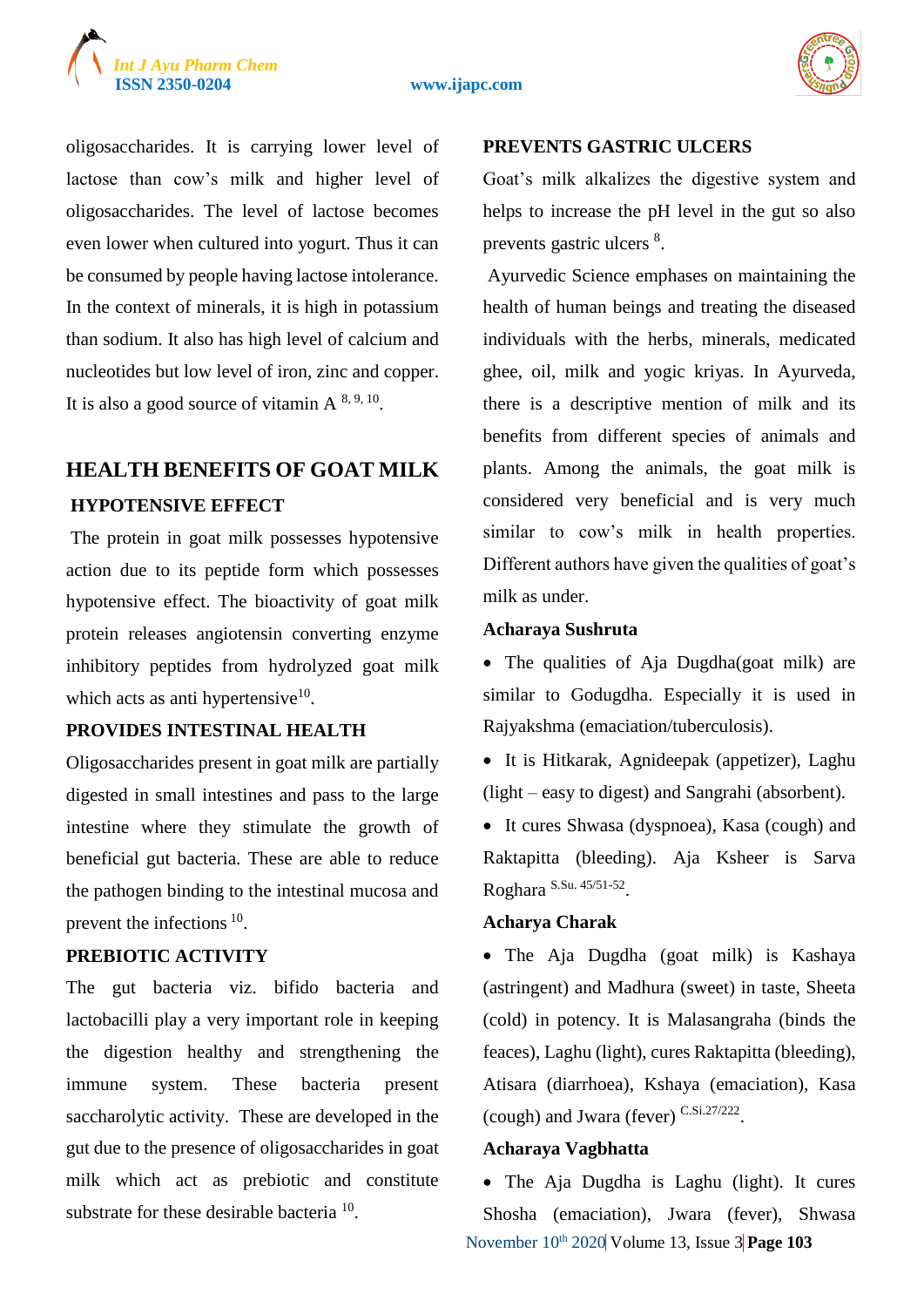



(dyspnea), Raktapitta (bleeding) and Atisara  $(diarchoea)^{A. H. Su. 5/24}.$ 

#### **Acharya Bhavmishra**

 The Aja Dugdha is Kashaya (astringent), Madhura (sweet), Laghu (light), Sheeta Virya (cold potency), Balya (tonic) and Sangrahi (absorbent).

• It cures Raktapitta (bleeding), Atisara (diarrhoea), Kasa (cough), Shosha (Emaciation), Kshaya (tuberculosis/emacitation) & Jwara (fever) B. P Nigantu 6/16 .

#### **Acharya Kaydev**

• The Aja Dugdha is Deepana (appetizer) and Madhu (sweet) in taste, Laghu (light), Sangrahi (absorbent), Sheetal (cold), Snigdha (demulcent), Kashaya (astringent), Mradu (soft), Shukrala (increases semen) and Balya (tonic).

 It cures Kasa (cough), Arsha (haemorrhoids), Atisara (diarrhoea), Shwasa (dyspnea), Trishna (excess thirst), Khshaya (emaciation), Vatarakta (gouty arthritis), Kshataksheen (injured), Raktapitta (bleeding) Pradar (leucorrhoea) and Jwara (fever) K. Nighantu sholaka 33-135 Dugdha varga

#### **Raj Nighantu**

• Aja Dugdha (goat milk) is capable of destroying all types of diseases as Aja consumes various types of herbs and little quantity of water and does excess walking.

# **MEDICINAL USES OF AJA DUGDHA (GOAT MILK) IN CHARAK SAMHITA**

 In Vat Yukta Raktapitta, Aja Ksheer is recommended <sup>C. Ch. 4/83</sup>.

• In Nasagata Raktapitta, Nasya of Aja Dugdha and Aamrasthi is given

C. Ch. 4/101 .

• In Pittaj Gulama, Aja Dugdha is recommended as Aahar C. Ch. 5/133 .

 Aja Dugdha is mentioned as Pathya in Rajyakshma<sup>C. Ch. 8/116</sup>.

• Aja Dugdha is given as Aahar is Kshataksheen Roga C.Ch. 11/83

 Aja Dugdha is recommended in Udara Roga C.Ch. 13/108

 Aja Dugdha is recommended with Triktu Churan for three months in Udara Roga C.Ch. 13/152.

 Aja Dugdha is indicated with Kutaj Raskriya in Rakta Arsha<sup>C.Ch. 14/191</sup>.

• Aja Dugdha is recommended with Vastuka Pattra Rasa in Rakta Arsha C. Ch. 14/194

Aja Dugdha is used as anupana with Neloutpala, Manjitha, Mochrasa, Raktachandan, Tila and Lodhra churan C.Ch. 14/193.

 Aja Dugdha is recommended in Pittaj Atisara on regular basis to increase the Jatharagni, Bala and Varana C.Ch.19/57 .

• In Rakta Atisara, Sheeta Aja Dugdha is mixed with Madhu and Sharkara for Paanarth, Bhojanarth and Gudaa Prakshalanarth C.Ch.19/71.

• In Rakta Atisara, Aja Dugdha is recommended with Audana C.Ch.19/75-76 .

• In Rakta Atisara, KrishanTil kalka 1 part and 5 parts Sharkara are mixed in Aja Dugdha and given. It stops the bleeding spontaneously  $C.C<sub>h.19/84</sub>$ .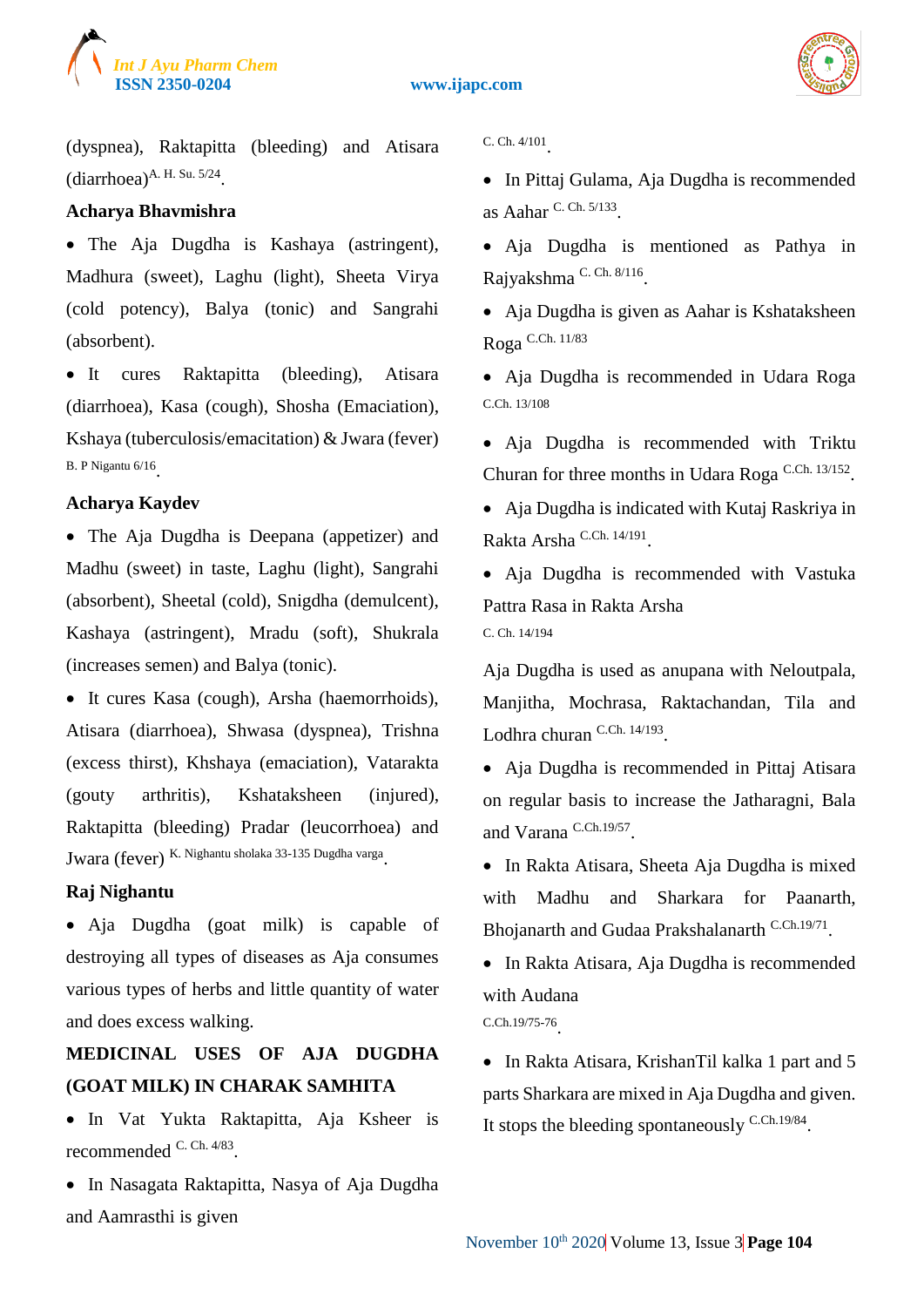

#### **ISSN 2350-0204 www.ijapc.com**



• Anu Taila prepared with Aja Dugdha and other constituents is recommended in Vataj Pratishayaya as Nasya <sup>C.Ch.26/139-140</sup>.

• In Vataj Netra Roga Aja Dugdha is mixed to equal quantity of Brahti, Erandamool, Shigru pushpa, Saindhav Lavana and made into varti. It is used in eyes as Anjana C.Ch.26/240.

 Aja Dugdha is mentioned as Pathya in Vat Shonit Roga<sup>C.Ch.29/53</sup>.

 Aja Dugdha is used as Parisheka to manage Daha and Shoola in Vat Shonit Roga C.Ch.29/126.

 Aja Dugdha is mixed to the powder of Til, Priyal, Madhuka, Bisnaal and Vetasmool and applied as a Lepa in Daha and Raga in Vat Shonit C.Ch.29/133 .

 Aja Dugdha is mixed to the Sehchara moola and Jeevanti and made into paste that is applied with Ghee in Daha present in Vat Shonit Roga. Aja Dugdha can be applied by mixing it with Til pishti C.Ch.29/139 .

• In Yoni Roga, Aja Dugdha is given with Rasanjana or Laksha <sup>C.Ch.30/96</sup>.

• Aja Dugdha is used to prepare the herbs in Sthiradi Yapan Basti. The basti is for Bala, Varna and is good Vrishya<sup>C.Sidhi 12/16</sup>.

 Aja Dugdha is used to make Chatursneha Anuvasan Basti C. Sidhi 12/18.

• Aja Dugdha is used to prepare Anu Taila for Nasya Karma

C. Sidhi 5/63-70 .

 Aja Dugdha is considered as Shoshhara, Stanya sattmya, Doshnashaka, Raktasangrahi and Raktapittahar C. Sidhi 25/40.

 Aja Dugdha is Kashaya and Madhura Rasa, Sheet Virya, Grahi and Laghu. It treats Raktapitta, Atisaar, Kshaya, Kasa and Jwara C. Sidhi 27/222.

# **MEDICINAL USES OF AJA DUGDHA IN SUSHRUTA SAMHITA**

• Aja Ksheer is mentioned under Ksheervarga S.Su 45/47 .

 If there is unavailability of Matri Dughda for Balak, he can be fed with Aja Dugdha S.Su 10/53.

 In the Chikitsa of Vrana, when it is not healed properly, it turns Krishna and then, Pandu Karma is beneficial in these Vranas. For that Rohiniphal (Haritki Bheda) is made into paste with Aja Dugdha and applied on Vrana S.Su 1/95.

 In Vataj Vatrakta, Tail, Mulethi or Prishanparni are heated with Aja Dugdha and given to the patient with Madhu and Sharkara<sup>S.Su 5/7</sup>.

Aja Dugdha is mixed with Gokshura Beej Churan and Madhu and is consumed for 7 days to remove the Ashmari S.Su 7/19.

Aja Dugdha in Vataj Abhishyanda – Mix the fine powder of Mulethi, Haridra, Harad and Devdaru in equal quantity with Chaag Dugdha (Goat milk) and use as an Anjana (collyrium) in Vataj Abhishyanda S.U 9/14.

Suvarna Gairik (1 part), Saindhav Lavan(2 parts), Pippali (4 parts), Sunthi

(8 parts) are mixed with Aja Dugdha and used as Anjana S.U. 9/15-16 .

 In Praklinna Vartma Roga (Vrtamgata Roga) Kansya Malla is burnt with Karpas vastra and then made into fine powder. This fine power is mixed with Aja Dugdha and is used as Anjana (collyrium) S.U.12/50 .

November 10<sup>th</sup> 2020 Volume 13, Issue 3 **Page 105**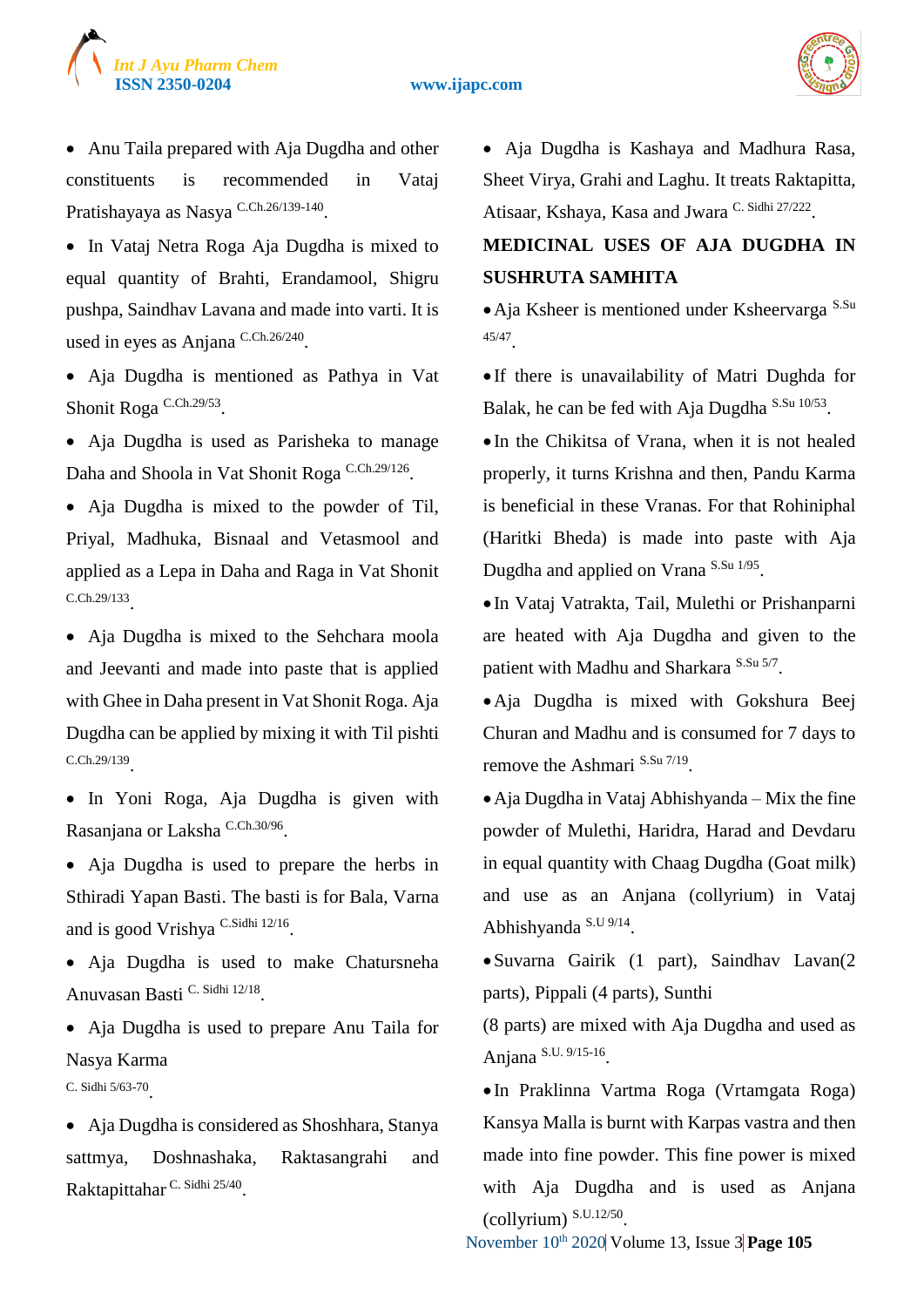



 In Naktandhya (Drishtigata Roga) fine powder of Mainsheela, Harad, Sounth, Marich, Pippali, Bala mool, Sariva, Samudrafena is mixed with Aja Dugdha and made into Varti for use as Anjana (collyrium) S.U.17/8 .

 In Netravedna and Lalima (Ocular pain, Hyperemia) fine power of Ksheerkakoli, Sariva, Tejpattra, Manjith and Mulethi in equal quantity is mixed with Aja Dugdha and made to warm in low heat. Then applied as a lepa in eyes S.U.17/89.

 In Prasadanjana (Applied After Shalya Karma of Lingnasha) – Equal quantity of Meshshringa Pushpa, Shirish Pushpa, Dhava Pushpa, Chameli Pushpa, Muktapishti and Vaidoorya are taken and made into fine powder. Then this powder is mixed with Aja Dugdha. All the material is kept in Tamrapattra for 7 days. On 8<sup>th</sup> day, Yavakar Varti is prepared and used in operated eyes with Gulab Jala S.U.17/96-97 .

Bilwadi Taila in Badhirya - The kalka of Bilwa, Gomutra, Til Taila and Aja Dugdha is heated till only oil is left. It is used as Karnapurna in Badhirya S.U 21/35.

 Powder of Mulethi, Sharkara, Lodhra, Paysya and Sariva is taken with Aja Dugdha and Madhu in Rakta Atisara S.U 40/120 .

Krishna Tila, Mochras, Lodhra, Mulethi and Utpala in equal quantity are taken with Aja Dugdha and Madhu in Rakta Atisara S.U 40/123.

Administration of Aja Dugdha on daily basis is indicated in the patients of Rajyakshma<sup>S.U 41/58</sup>.

# **MEDICINAL USES OF AJA DUGDHA IN ASHTANG HRIDYA**

Aja Ksheer is administered in Raktapitta A. H. Ch 2/36 .

Aja Ksheer is indicated in Rajyakshma as Shoshhar A. H. Ch. 5/6.

Aja Dugdha is used as Anupaan with Kutajavleha in the treatment of Rakta Arsha and is also used as Snehpaan with food A. H. Ch. 8/107.

Aja Dugdha is cooked with Lodhra, Tila, Mochrasa, Manjistha, Chandan and Kamal and administered with Shaali Chawal in Rakta Atisara A. H. Ch. 8/112 .

Aja Dugdha is mentioned as Pathya in Rakta Arsha A. H. Ch. 8/119.

Aja Dugdha is indicated in Niram Atisara A .H. Ch. 9/67

Aja Dugdha is best in treating raised Pitta Dosha, Trisha and Jwara yukta Rakta Atisara A. H. Ch. 9/83.

Aja Dugdha with Sanskarit Jala, Netrabala, Kamal and Sounth is helpful in Rakta Atisara <sup>A. H.</sup> Ch. 9/86 .

1 part paste of Krishan Til and 5 parts Sharkara when taken with Aja Dugdha checks the bleeding spontaneously A. H. Ch. 9/92.

Aja Dugdha is mentioned as Pathya for Pittaj Gulma A. H. Ch. 14/74.

Aja Dugdha is mixed with oil and is used as Prisheka in Vat Shonita A. H. Ch. 22/25 .

Aja Dugdha is mixed with Sehchara ,Jeevanti moola and Ghee and is applied in patients of Vata Shonita A. H. Ch. 22/33.

• Aja Dugdha is mixed with powder of Pundreek, Mulethi, Kakoli, Kantkari, Agara, Haldi,

November 10<sup>th</sup> 2020 Volume 13, Issue 3 **Page 106**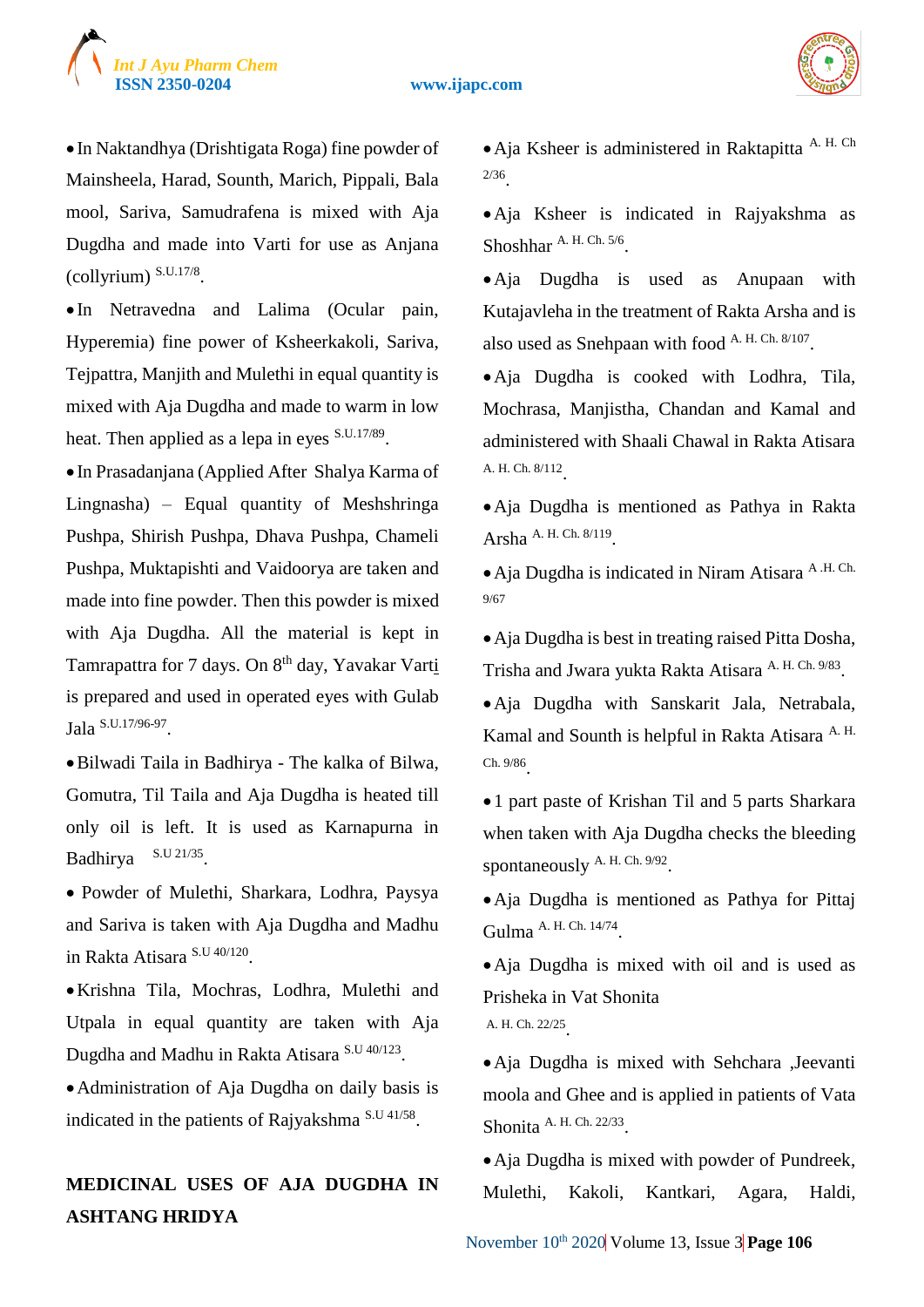



Srotanjana, Yava and Ghee and this is made into Varti with the smoke of Amlaki pattra and used as Anjana in Sirashukra Roga of eye A. H. Ch. 11/49-50. Aja Dugdha is mixed with Draksha, Nalada, Lodhra, Mulethi, Shankha, Tamra, Swarna, Kamal, Padmakh and Utpala .It is made into Varti and is indicated in Raktaj Timir A. H. Ch. 13/74.

 Aja Dugdha mixed with Tagar, Trikatu, Triphla, Hartaal, Mainseel and Samudraphena is made into Varti and is used as Anjana in Ratryandhya A.H.U. 13/87 .

A paste is made by mixing Aja Dugdha with Malti Pushpa, Shirish Pushpa, Dhava Pushpa, Meshashringi Pushpa and is coated inside the walls of

tamrapattra for 7 days. After that the material is scratched out and is mixed with Aja Dugdha and is used as Prasaadanjana A.H.U.14/31-32.

 In Vardhmaan Pippali Yoga, two thousand Pippali are to be consumed with Aja Dugdha as Rasayan A.H.U. 39/101.

# **MEDICINAL USES OF AJA DUGDHA IN BHAISHAJYA RATNAWALI.**

• Add Aja Dugdha in the swaras of Jamun, Aamra and Amla leaves and take with honey in Rakta Atisara Bh. R.Atisaradhikara .

Mix Bilva churna in Aja Dugdha and boil .Then add Sharkara, Mochras and Inderjou. Take it in Rakta Atisara Bh.R.Atisaradhikar .

Aja Dugdha is considered as Amrita in Jeerna Atisara. Take it with herbs or 3 times water Bh. R. Atisaradhikar .

Aja Dugdha is mentioned as Pathya in Atisara Bh. R. Atisaradhikar .

Aja Dugdha is mentioned as Pathya in Grahni Roga Bh. R. Grahni Rogadhikar .

Aja Dugdha is mentioned as Pathya in Arsha Roga Bh. R. Arshrogadhikar .

Aja Dugdha is mentioned as Pathya in Rajyakshma Roga Bh. R. Rajyakshmaadhikar.

Aja Dugdha is mentioned as Pathya in Kasa Roga Bh.R. Kasroga .

Aja Dugdha is mentioned as Pathya in Shwasa Roga Bh.R Hikkashwasadhikar .

Aja Dughda is mentioned as Pathya in Vatrakta Roga Bh.R. Vatraktaadhikar .

Aja Dugdha is mentioned as Pathya in Gulma Roga Bh.R. Gulmaadhikar .

Aja Dugdha is mentioned as Pathya in Udara Roga Bh.R. Udarrogaadhikar .

Triphla, Kukutand Twak, Kasees, Loharaj, Neelotpala, Vidanga and Samudraphena are made into powder and mixed with Aja Dugdha . This paste is applied in inner side of tamra pattra and kept for 7 days. Then the paste is removed and again ground with Aja Dugdha and made into Varti. This Drishtiprada Varti is used to provide vision Bh.R. Netra Rogaadhikara .

A paste made with Ksheerakakoli, Sariva, Manjistha, Mulethi and Aja Dugdha is applied on eyes as Pathya Bh.R. Netrarogadhikara.

• Aja Dugdha with Jamun Twak in equal quantity is given to children suffering from Grahni Roga Bh.R. Balrogadhikara .

# **MEDICINAL USES OF AJA DUGDHA IN KASHYAP SAMHITA**

November 10<sup>th</sup> 2020 Volume 13, Issue 3 **Page 107**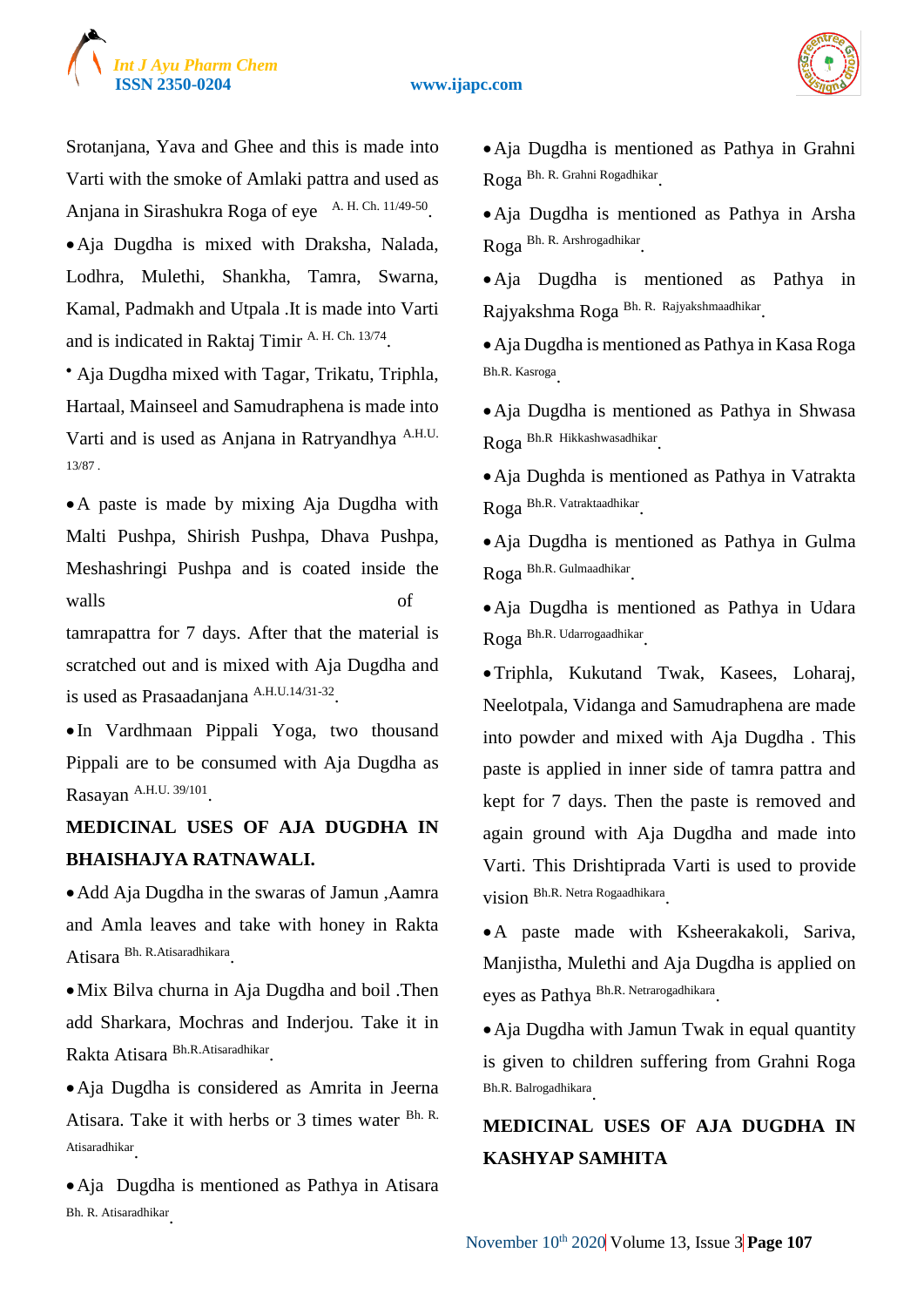



 In Rajyakshma Roga, it is indicated that no other milk should be consumed except Aja Ksheer Ka. Samhita – Rajyakshama Chikitsa .

'In the diseases of eyes, Saindhav Lavana, Marich, Rasanjan, Manshila are mixed with Aja Ksheer and made into Varti. This Varti is used as Anjana in treating Netra kandu, Timir and Updehadushika Ka. Samhita – Nasya Karmiya Sidhi .

For Preta Nivarana, Aja Dugdha is mixed with Ghee, Sidharthaka, Madhu, Meshashringi, Soma, Khara mutra and kesha and made into dhoopa. This dhoopa is Uttam Dhoop for patients suffering from preta and putna greha Ka. Samhita – Dhoopkalpa.

Aja Ksheer mixed with Kapitha, Bilwa and Khadir is Uttam Ashchyotna Ka.Samhita – Kukuunak Chikitsa Adhyaya .

Mulethi and Daruhaldi are taken in equal quantity and mixed with Aja Ksheer. It is Uttama Ashchyotan Ka.Samhita. Kukuunak Chikitsa Adhyaya.

Mukhalepa prepared with Padmak,Kamal, Mulethi, Sharkara and Aja Ksheera is used in Akshi Roga Ka.Samhita Kukuunak Chikitsa Adhyaya .

## **CONCLUSION**

Ayurveda is the ocean of extensive knowledge which is beneficial in treating the ailing humanity. Ayurvedic texts like Charak Samhita,Sushrut Samhita, Ashtang Hridya, Bhaishajya Ratnawali and Kashyap Samhita have advocated Aja Dugdha as a Medicine and Pathya . It is called as Hitkari and is capable of destroying all types of diseases.